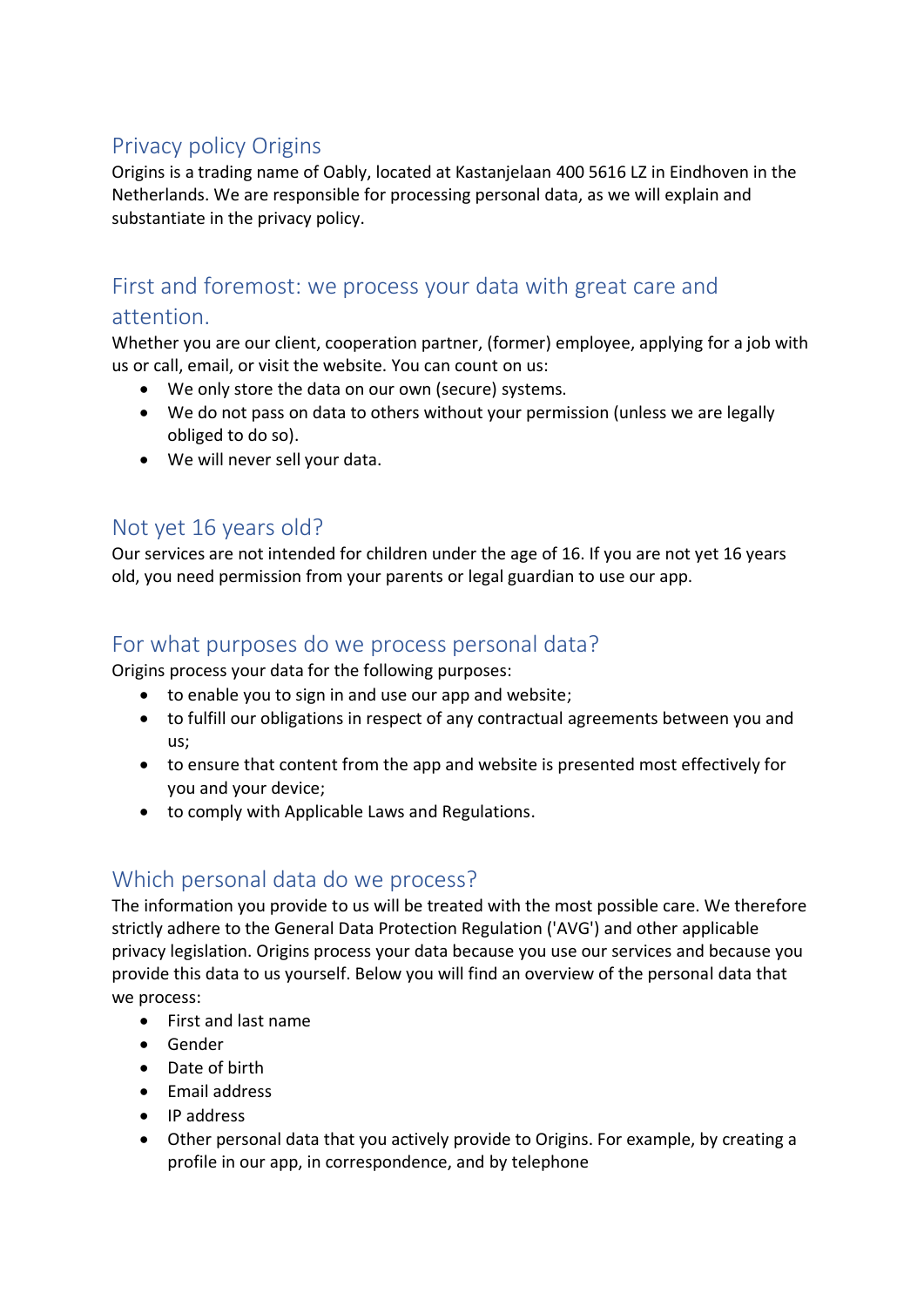- Information about your activities in our app or on our website
- Internet browser and device type

### Sensitive personal data that we process

Origins process the following sensitive personal data of you:

- religion or belief
- health
- data of persons under the age of 16

Our app does not intend to collect data of users under the age of 16, except when they have permission from their parents or guardians. We cannot verify whether a user is older than 16. Therefore, we advise parents to be involved in their children's online activities to prevent that there will be data collected about children without parental consent. If you presume that we have collected personal information about a person under the age of 16, without permission from their parents or guardians, please contact us at [privacy@origins.app,](mailto:privacy@origins.app) and we will delete this information immediately.

## Automated decision-making

Origins can make decisions based on automated processing on matters that can have consequences for people. These are decisions taken by computer programs or systems without any human involvement.

## On what legal grounds do we process personal data?

For the processing of personal data for the purposes mentioned above, we process your data based on the following legal grounds:

- implementation of an agreement between yourself and Origins (for example, a subscription to the Origins app).
- consent, for example, for sending a newsletter when you are not a paying subscriber;
- and if the processing is necessary to comply with a legal obligation.

# Sharing of personal data with third parties

Origins only provide personal data to third parties if this is strictly necessary to fulfill our agreement with you or to comply with a legal obligation. We only pass on personal data to third parties who have committed themselves and comply with privacy legislation and a processing agreement. For example, we work with third parties who provide the payment system for our app.

### Login Services

You can register and sign into the Origins app. When you sign in, we will only process personal data by this privacy policy.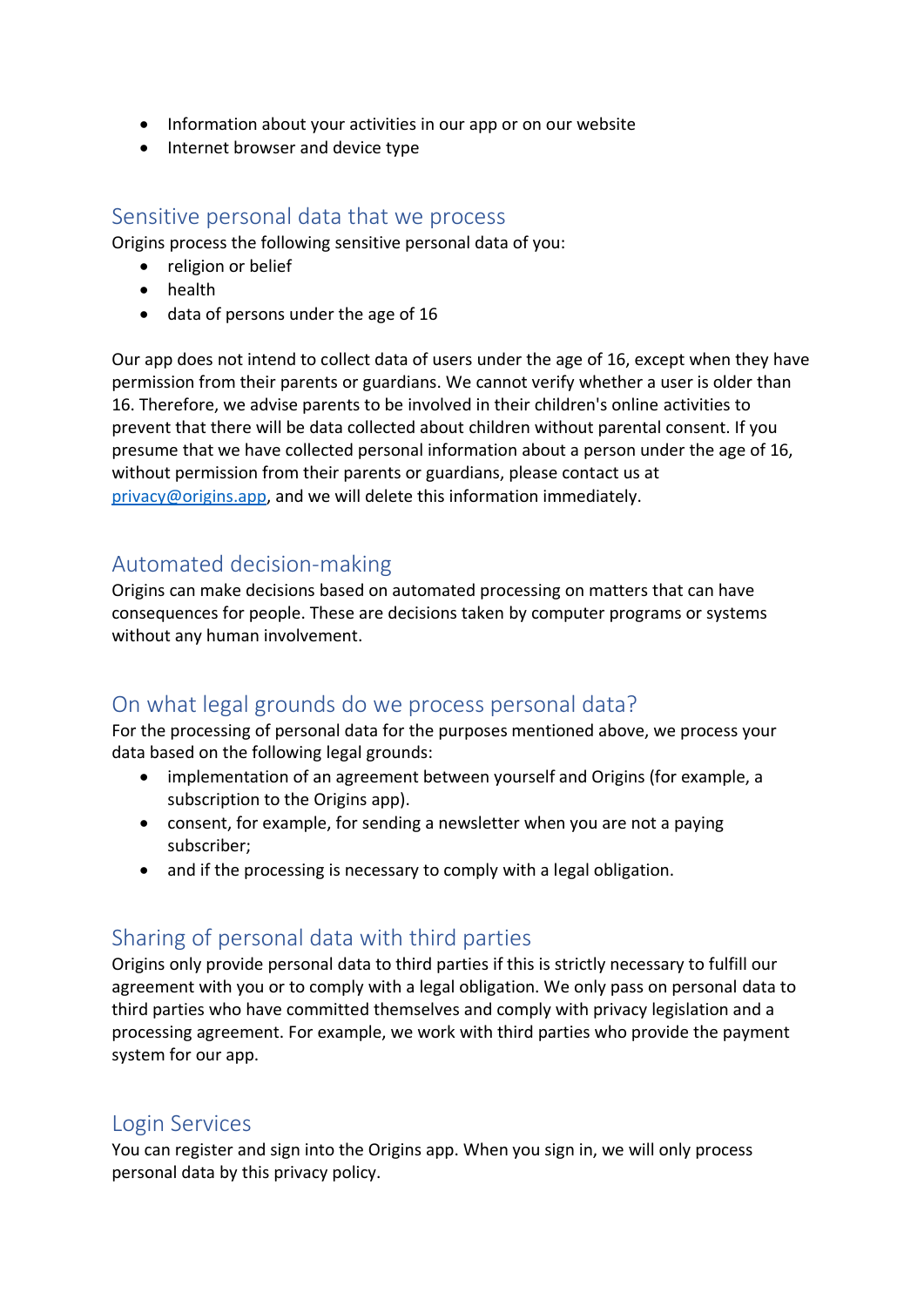#### How we secure personal data

Origins take the protection of your data seriously and take appropriate measures to prevent abuse, damage, unauthorized access, unwanted disclosure, and unauthorized modification.

## Website, cookies and social media

To increase the user-friendliness of the Origins website, so-called 'cookies' are used. A cookie is a small text file placed on your computer, tablet, or mobile phone during your visit to the Origins website. You can refuse the use of these cookies at any time, although this may limit the functionality and ease of use of the website.

The Origins website contains buttons and links to promote or share web pages on social (media) networks or websites of third parties, such as LinkedIn, Instagram, or Facebook. Origins does not supervise and is not responsible for processing personal data by and through such third parties. The use of those media is therefore based on your own risk. Before using third parties, it is advisable first to read the privacy statement of those third parties.

## View, modify, or delete data

As a user of the Origins app, you have the right to view, correct, or delete your personal data. You can do this yourself by the personal settings of your account in the Origins app. You also have the right to withdraw your consent to the data processing or object to the processing of your data by our company. You can submit a request to us to send you the personal data we have about you in a computer file. If you want to apply your right to object or the right to data portability, please send a specified request to [privacy@origins.app.](mailto:privacy@origins.app) To ensure that you have made the access request, we ask you to send a copy of your ID with the request. Make your passport photo, MRZ (machine readable zone, the strip with numbers at the bottom of the passport), passport number, and Citizen Service Number (BSN) black in this copy. This is how you can protect your privacy. Origins will respond to your request as soon as possible, but in any case, within four weeks. Origins would also like to point out that you have the opportunity to file a complaint with the national supervisory authority, the Dutch Data Protection Authority. This can be done via [this](https://autoriteitpersoonsgegevens.nl/nl/contact-met-de-autoriteit-persoonsgegevens/tip-ons) link.

## Contact details

Roos van Empel - Smeets is the officer 'Data Protection' of Origins. For questions about this privacy statement, you can respond through [privacy@origins.app.](mailto:privacy@origins.app)

## Updates to this privacy policy

Origins can change and update this privacy policy at any time. Origins will publish the most current version of the privacy policy in our app and our website. Origins, therefore, advise you to consult our app and website regularly.